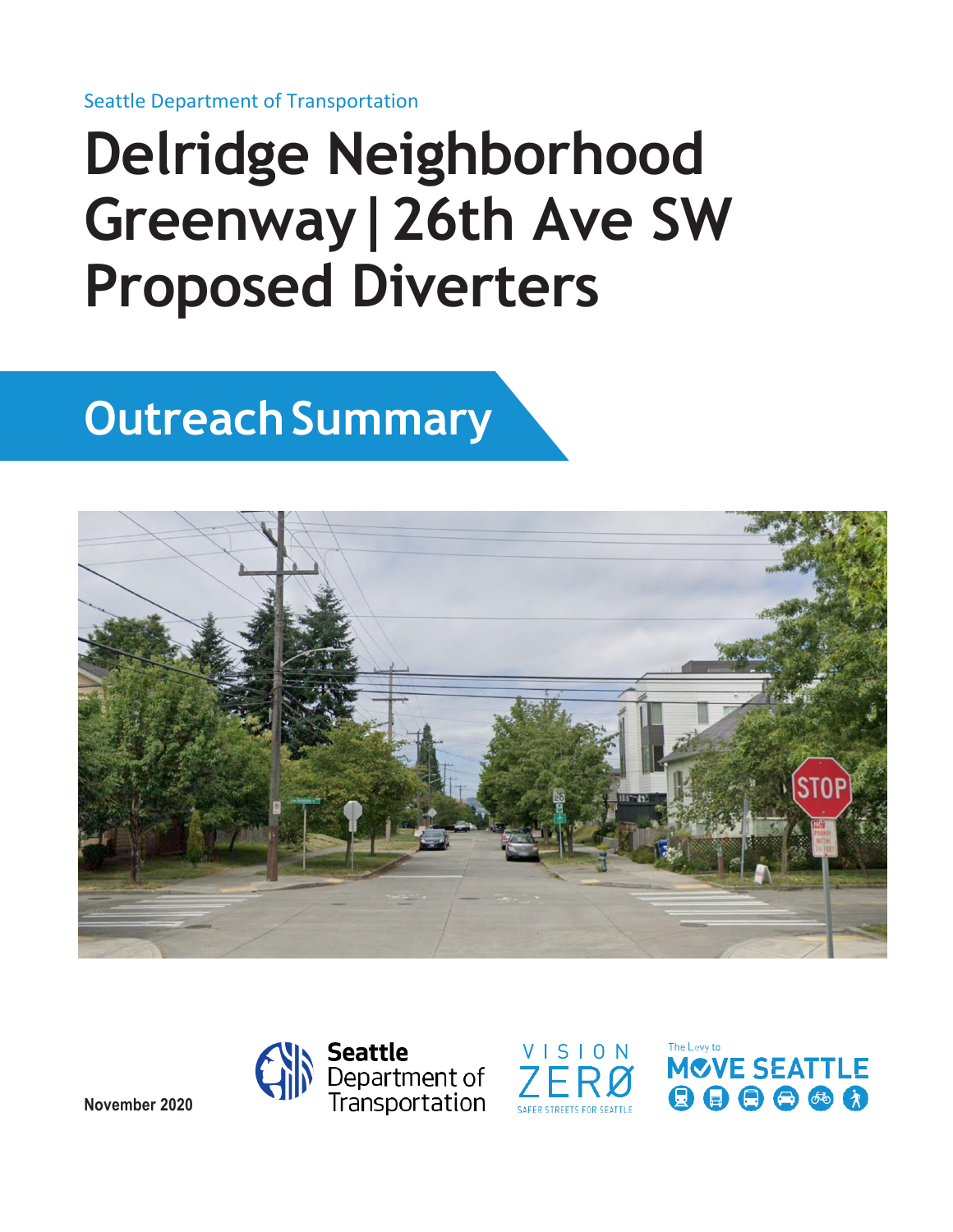### PROJECT OVERVIEW

As part of the Delridge RapidRide H Line project, the existing bike lanes on Delridge Way SW will be removed. The final project will include a southbound bike lane on Delridge Way SW, but there will be no northbound bike facilities on the road. People who previously biked on Delridge Way SW will be accommodated by the Delridge Neighborhood Greenway, parallel to Delridge Way SW. This Greenway is being updated to support additional bike traffic and improve safety along the corridor.

Additionally, SDOT wa[s issued a proviso](http://clerk.seattle.gov/search/results?s1=proviso+delridge&l=200&Sect1=IMAGE&Sect2=THESON&Sect3=PLURON&Sect4=AND&Sect5=LEGI2&Sect6=HITOFF&d=LEGC&p=1&u=%2Fsearch%2Fcombined&r=2&f=G) (legal tool that places conditions on an agreement) by the Seattle City Council on February 21, 2020. This proviso required SDOT to provide a detailed report and response to Council about several Delridge Way SW project components, one of which included bike facilities. As a response, SDOT committed to making upgrades to parallel neighborhood greenway facilities and improve connections between Delridge Way SW and the neighborhood greenways.

Ultimately, SDOT decided to use diverters at SW Brandon St and SW Genesee St on 26th Ave SW as a way to improve safety. A traffic diverter is made up of a curb and post that is designed to separate vehicle and

# OUTREACH OVERVIEW

In fall 2020, we heard from the community through emails, phone calls, a survey, and a public meeting. This input is being used to inform the decision about which type of safety treatment SDOT will build at the two intersections of SW Brandon St and SW Genesee St on 26th Ave SW.

Our outreach strategy included informing the community about the project background, providing an in-depth look into safety concepts, and collecting input on the proposed concepts.

In light of COVID-19, outreach was limited to virtual and did not include any in-person components. Outreach included online presentations, a public meeting, website updates, email updates, and an online survey.

bicycle traffic. The goal of the diverters along 26th Ave SW was to decrease cut-through traffic along the street and keep people walking, biking, and rolling safely.

As we started public notification for installation on the diverters, we heard from many community members that they wanted to keep the current access they had at these two intersections, while the diverters restricted some turning movements. In response, we paused installation of the diverters to continue the conversation about how we can work together to make 26th Ave SW safer for people walking and biking.

Our design team then developed two additional concepts to share with the community for a total of three concepts:

- 1) Original Traffic Diverter *(allows only for right turns in and out)*
- 2) Modified Traffic Diverter *(allows only for existing off 26th Ave SW)*
- *3)* Stay Healthy Street *(local traffic only)*

The three concepts were shared with the community through the outreach process, described in the next sections.

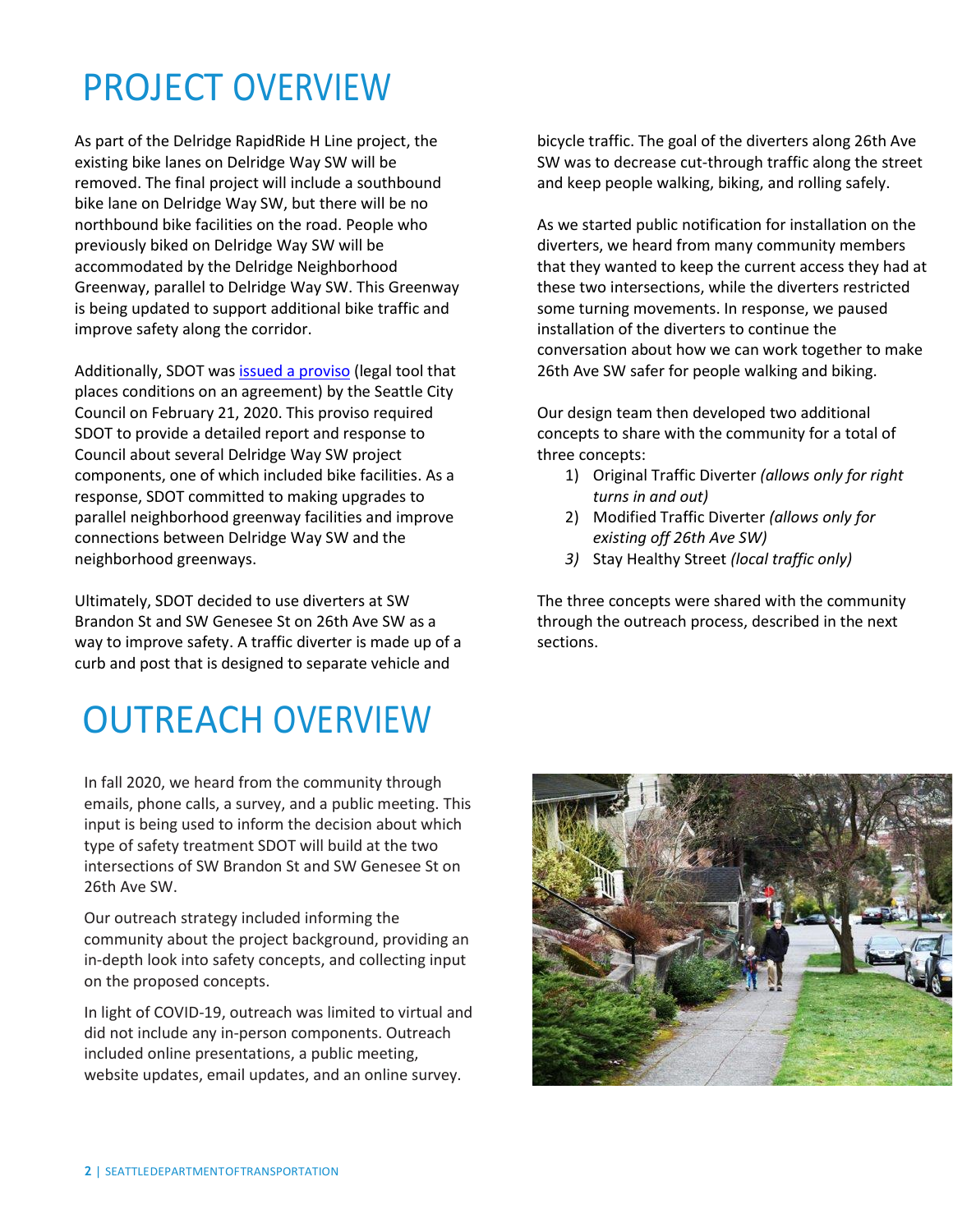## BY THE NUMBERS

The table below outlines outreach activities completed as part of the proposed diverter outreach.

| <b>DATE</b>                   | <b>ACTIVITY</b>       | <b>DESCRIPTION</b>                                                                                                                                            |
|-------------------------------|-----------------------|---------------------------------------------------------------------------------------------------------------------------------------------------------------|
| 7.23.20                       | <b>Flyering</b>       | Outreach team dropped off flyers at home near the two intersections.<br>The flyers described the planned diverters and provided the<br>construction timeline. |
| 7.28.20                       | Email                 | Notified neighbors that SDOT would be halting construction of<br>diverters.                                                                                   |
| 9.18.2020<br>and<br>9.25.2020 | Email<br>Web update   | Notified neighbors of upcoming community meeting to review<br>proposed options of diverters.                                                                  |
| 10.7.2020                     | <b>Public meeting</b> | informing the community about the project background, providing an<br>in-depth look into safety concepts, and collecting input on the proposed<br>concepts.   |
| $9.25.2020 -$<br>10.15.2020   | Survey                | Gathering community's level of satisfaction with the proposed<br>concepts.                                                                                    |

### From July 23 – November 1, 2020:

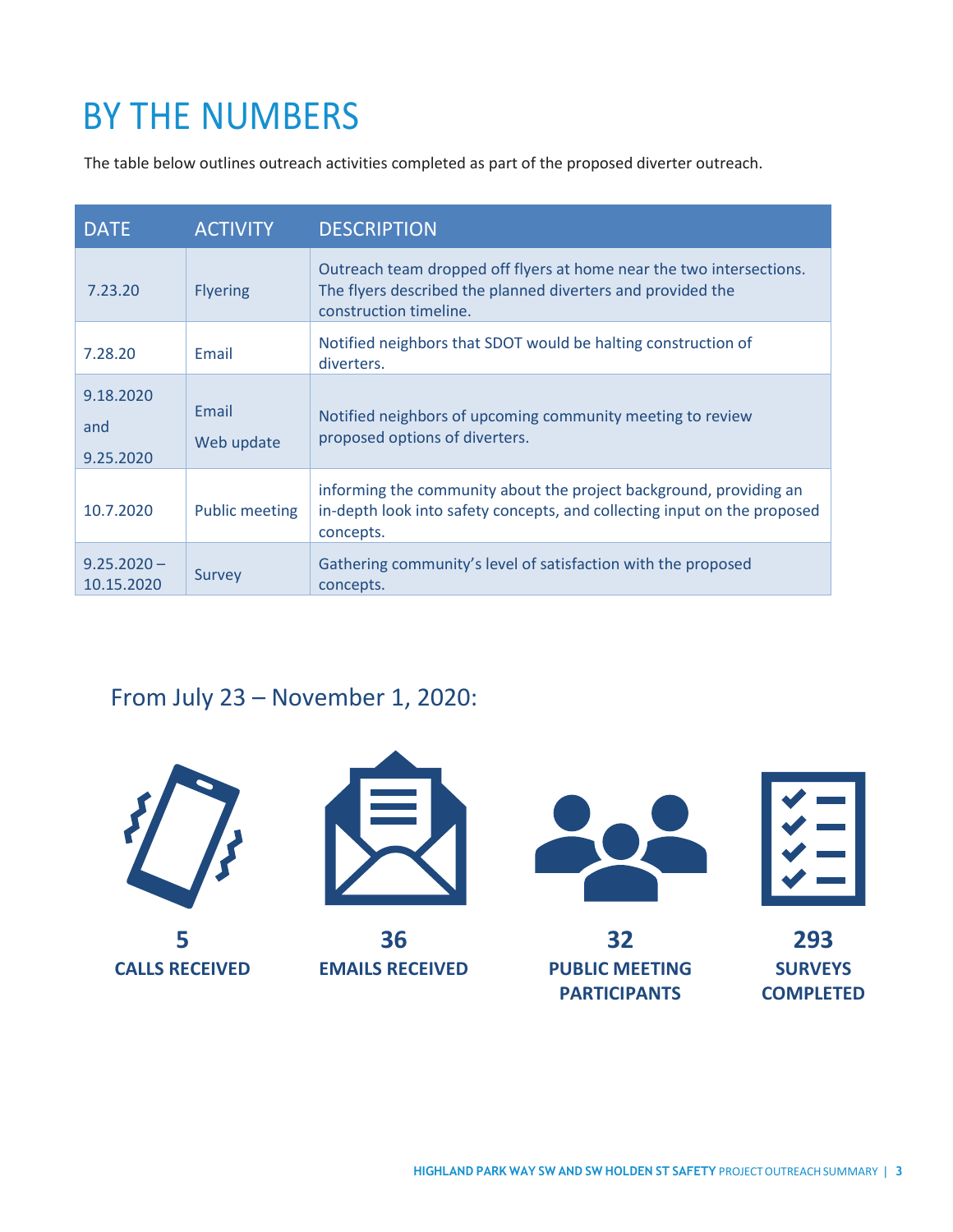#### **PUBLIC MEETING**

We held a public meeting on Wednesday, Oct. 7 from 6:30 to 7:30 PM. There were 32 community members who attended the public meeting.

Madison Linkenmeyer provided background information and described the two diverter options. Summer Jawson then described the Stay Healthy Street option. After the 10-minute presentation, Madison facilitated comments, as well as question and answer.

#### **Meeting Highlights:**

- 13 people had questions or comments. Of these 46% were negative toward SDOT doing any work at the two intersections, 31% were neutral, and 23% were positive. Negative responses were those where the attendee had something specific to say against one of the proposed options, neutral were comments that were irrelevant or people who didn't lean for or against, and positive responses were those in which an attendee specifically endorsed one option.
- A common concern with most attendees was that installing traffic reduction measures on 26th Ave SW would only drive traffic to 25th Ave SW, a narrower street.
- There were also concerns about parking for the Delridge playfield being removed with all of the options.
- A few attendees expressed that they did not see the need for any traffic reduction measure and did not understand what went into deciding this project needed to occur.
- Some attendees suggested alternate solutions. Multiple people liked the idea of a traffic circle at SW Genesee St and 26th Ave SW. Two people suggested rapid flashing beacons at the same intersection.

#### **ONLINE SURVEY**

An online survey was open from September 25 – October 15, 2020. We asked the community to share their connection to the project area, rate their level of satisfaction with each of the three concepts SDOT proposed, and share anything else they'd like SDOT to know about the two intersections. The survey received 293 total responses and 147 comments.

#### **Survey highlights**

- 87.37% of survey respondents answered that they live near the route.
- Majority of survey respondents were either *very dissatisfied or dissatisfied* with all proposed concepts.
- More than half of all survey respondents said they were *very dissatisfied* with both proposed diverter options. Approximately one third of survey respondents said they were *very dissatisfied* with the Stay Healthy Street option.
- At the 26th Ave SW and SW Brandon St intersection, there was slightly less dissatisfaction of diverters.
- The Stay Healthy Street option at each intersection received the highest level of satisfaction with approximately one third of survey respondents stating they were either *satisfied or very satisfied* with a Stay Healthy Street.

*(survey overview continued on next page)*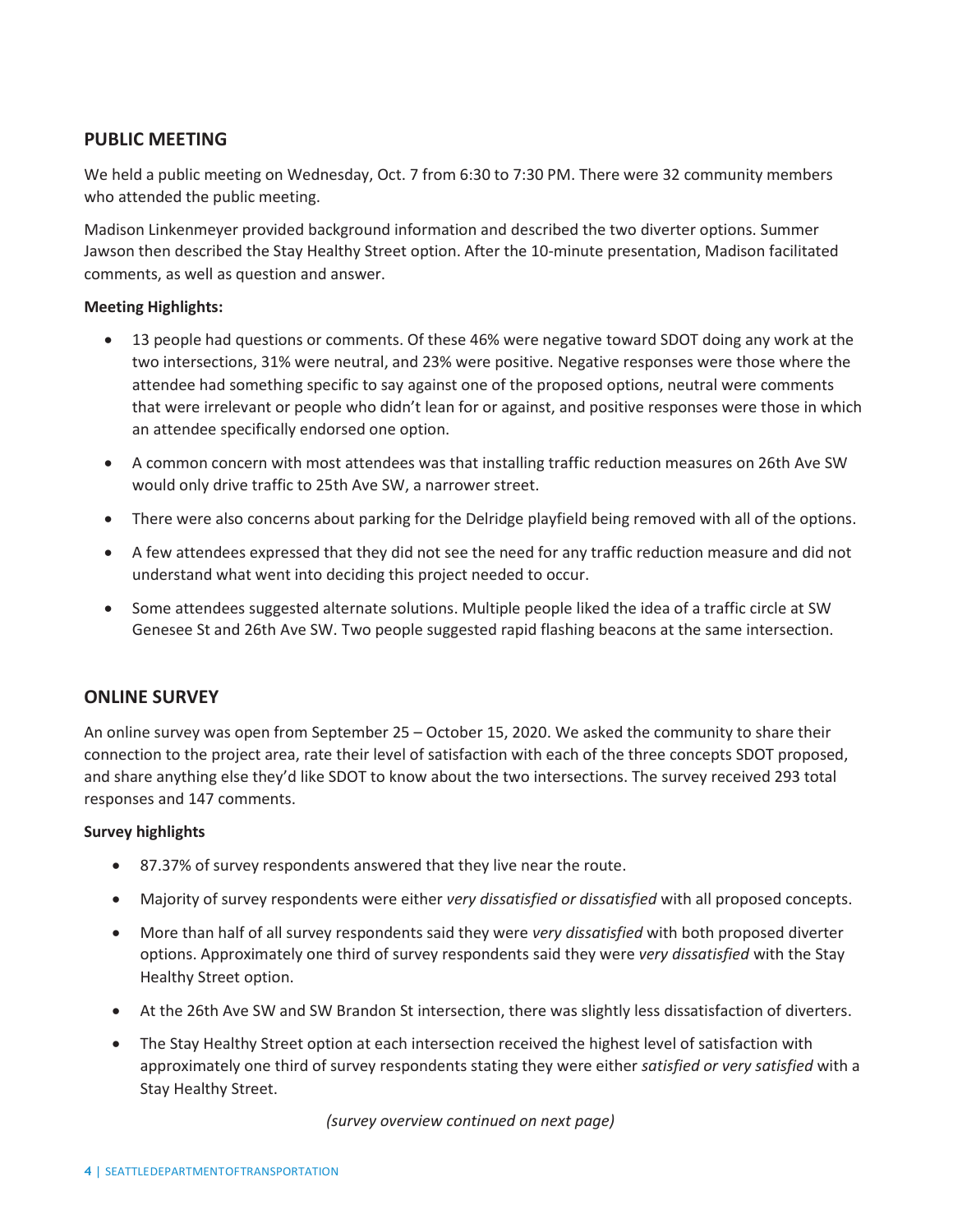- Of the 293 survey responders around 50% chose to comment. Of these comments 47% were negative toward SDOT doing any work at the two intersections, 37% were neutral, and 16% were positive. Negative comments were those specifically against one or more of the three recommended solutions, positive were comments in favor of one of the solutions, and neutral encompassed comments that either said no changes, were irrelevant to the diverter issue, or offered up other solutions.
- Of the positive responses, 25 people liked (or said they would settle with) the Stay Healthy Streets, 12 liked the modified diverters, and only four endorsed the original diverter plan.
- The biggest reasons against options one and two (diverters and modified diverters) was inconvenience to the people that lived there and over 10 people mentioned that reducing traffic on 26th Ave SW will just divert traffic to 25th Ave SW, a narrower street, and not actually fix the traffic problem in the area.
- Some alternative suggestions offered by multiple people in the comments:
	- o Change light times to be shorter at Brandon and Delridge to prevent people from taking 26th Ave SW to cut through
	- o Install either a traffic circle or 4-way stop at Genesee and 26th Ave SW
	- o Only implement part of a Stay Healthy Street on 26th Ave SW
- As indicated in both the multiple-choice response and the comments, the most favorable solution is the Stay Healthy Street. There were, however, many people concerned about the effectiveness of this solution as well as the durability and longevity.
- The solution most people wanted was to keep things the way that they are as demonstrated by the high percent of neutral and negative comments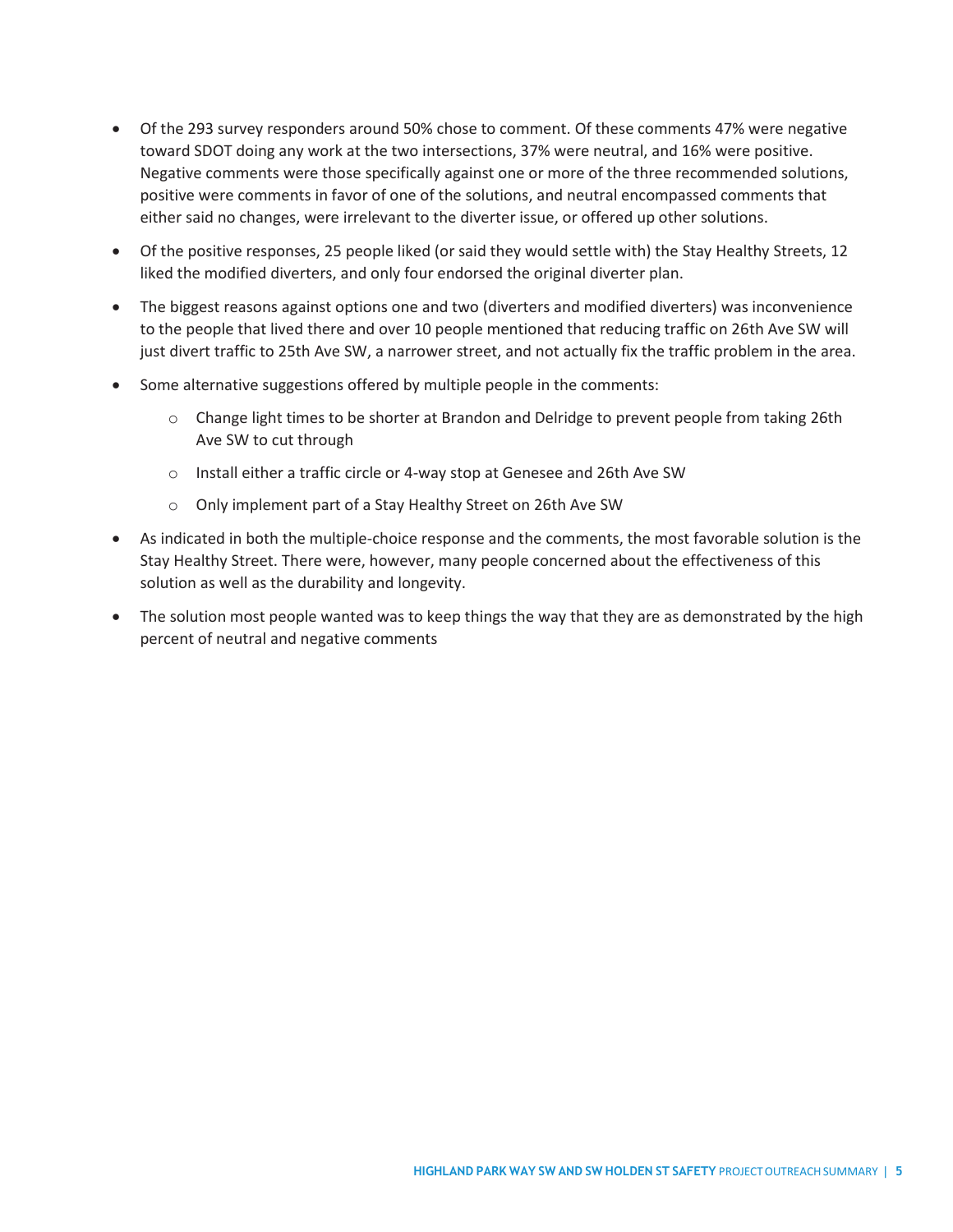### Q2 Please rate your level of satisfaction with each safety option at the intersection of 26th Ave SW and SW Genesee St.



Very dissatisfied Dissatisfied Neither satisfied or dissatisfied Satisfied **Very satisfied** 

|                                  | <b>VERY</b><br><b>DISSATISFIED</b> | <b>DISSATISFIED</b> | <b>NEITHER SATISFIED OR</b><br><b>DISSATISFIED</b> | <b>SATISFIED</b> | <b>VERY</b><br><b>SATISFIED</b> | <b>TOTAL</b> |
|----------------------------------|------------------------------------|---------------------|----------------------------------------------------|------------------|---------------------------------|--------------|
| Option 1: Original               | 70.87%                             | 9.57%               | 4.35%                                              | 6.52%            | 8.70%                           | 230          |
| <b>Traffic Diverter</b>          | 163                                | 22                  | 10                                                 | 15               | 20                              |              |
| Option 2:                        | 55.70%                             | 12.28%              | 9.21%                                              | 13.60%           | 9.21%                           | 228          |
| <b>Modified Traffic Diverter</b> | 127                                | 28                  | 21                                                 | 31               | 21                              |              |
| Option 3: Stay Healthy           | 34.20%                             | 14.29%              | 16.45%                                             | 18.61%           | 16.45%                          | 231          |
| <b>Street</b>                    | 79                                 | 33                  | 38                                                 | 43               | 38                              |              |